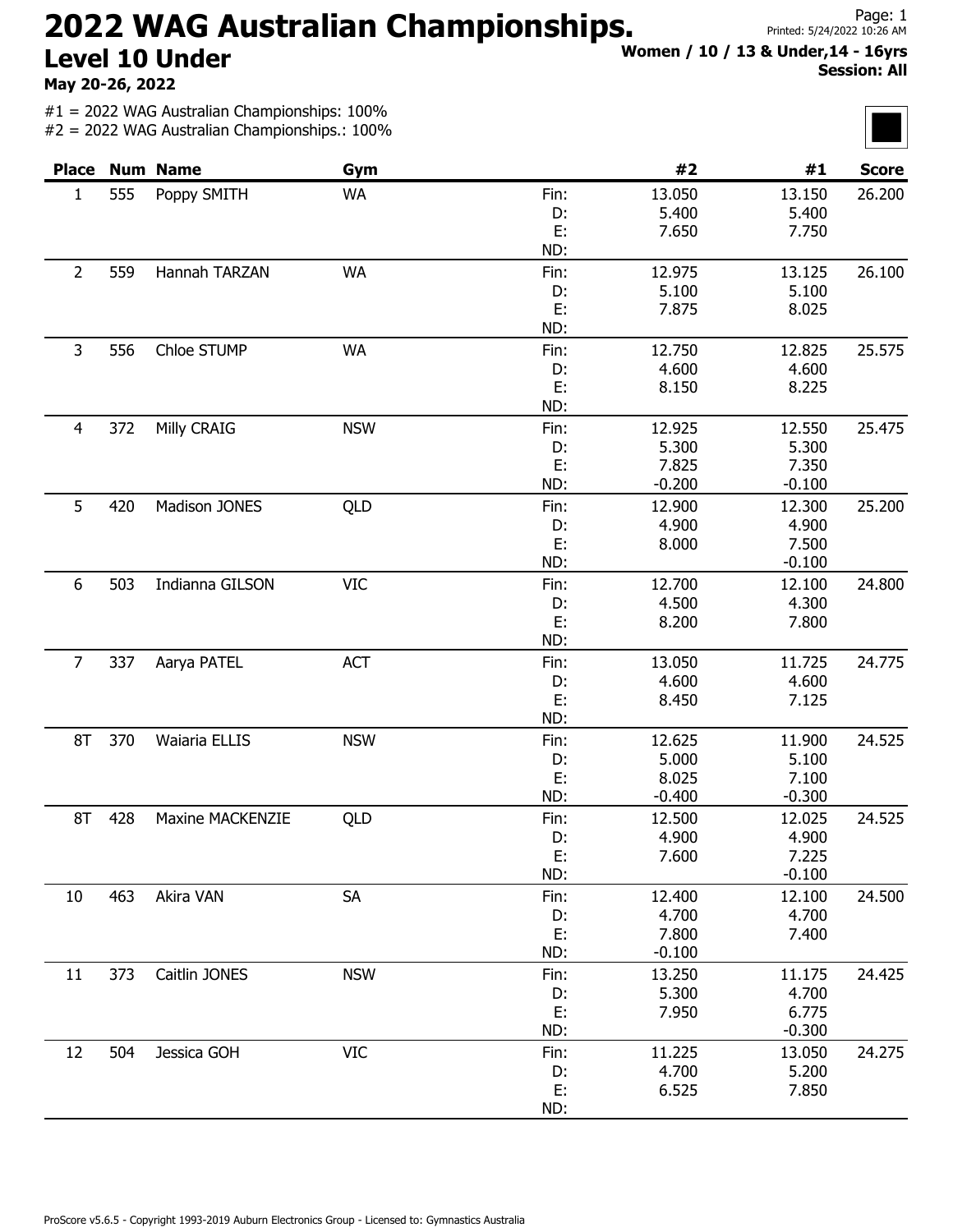## 2022 WAG Australian Championships. Level 10 Under

May 20-26, 2022

#1 = 2022 WAG Australian Championships: 100% #2 = 2022 WAG Australian Championships.: 100% Women / 10 / 13 & Under,14 - 16yrs Session: All

| <b>Place</b> |     | <b>Num Name</b>     | Gym        |      | #2       | #1       | <b>Score</b> |
|--------------|-----|---------------------|------------|------|----------|----------|--------------|
| 13           | 376 | Maisie WILDE        | <b>NSW</b> | Fin: | 12.225   | 11.850   | 24.075       |
|              |     |                     |            | D:   | 4.100    | 4.300    |              |
|              |     |                     |            | E:   | 8.125    | 7.650    |              |
|              |     |                     |            | ND:  |          | $-0.100$ |              |
| 14           | 552 | Eva FRAKOLAKIS      | <b>WA</b>  | Fin: | 12.175   | 11.775   | 23.950       |
|              |     |                     |            | D:   | 4.100    | 3.900    |              |
|              |     |                     |            | E:   | 8.075    | 7.975    |              |
|              |     |                     |            | ND:  |          | $-0.100$ |              |
| 15           | 424 | Keira MCCARTHY      | QLD        | Fin: | 11.725   | 12.100   | 23.825       |
|              |     |                     |            | D:   | 4.100    | 4.100    |              |
|              |     |                     |            | E:   | 7.625    | 8.000    |              |
|              |     |                     |            | ND:  |          |          |              |
| 16           | 422 | Ava TYLER           | QLD        | Fin: | 11.900   | 11.875   | 23.775       |
|              |     |                     |            | D:   | 4.400    | 4.600    |              |
|              |     |                     |            | E:   | 7.500    | 7.275    |              |
|              |     |                     |            | ND:  |          |          |              |
| 17           | 430 | Sam STEPHENSON      | QLD        | Fin: | 11.975   | 11.775   | 23.750       |
|              |     |                     |            | D:   | 4.300    | 4.300    |              |
|              |     |                     |            | E:   | 7.675    | 7.475    |              |
|              |     |                     |            | ND:  |          |          |              |
| 18           | 336 | Maisie GREEN        | <b>ACT</b> | Fin: | 11.925   | 11.750   | 23.675       |
|              |     |                     |            | D:   | 4.300    | 4.500    |              |
|              |     |                     |            | E:   | 7.625    | 7.250    |              |
|              |     |                     |            | ND:  |          |          |              |
| 19           | 374 | Stella ROBERTSON    | <b>NSW</b> | Fin: | 12.650   | 10.700   | 23.350       |
|              |     |                     |            | D:   | 4.700    | 4.300    |              |
|              |     |                     |            | E:   | 7.950    | 6.400    |              |
|              |     |                     |            | ND:  |          |          |              |
| 20           | 369 | <b>RUBY FRANCIS</b> | <b>NSW</b> | Fin: | 11.500   | 11.825   | 23.325       |
|              |     |                     |            | D:   | 4.000    | 4.000    |              |
|              |     |                     |            | E:   | 7.500    | 7.825    |              |
|              |     |                     |            | ND:  |          |          |              |
| 21           | 425 | Zoe ANDERSEN        | QLD        | Fin: | 12.375   | 10.850   | 23.225       |
|              |     |                     |            | D:   | 4.700    | 4.000    |              |
|              |     |                     |            | E:   | 7.675    | 6.850    |              |
|              |     |                     |            | ND:  |          |          |              |
| 22T          | 338 | Georgia GODWIN      | <b>ACT</b> | Fin: | 11.050   | 12.000   | 23.050       |
|              |     |                     |            | D:   | 4.000    | 4.300    |              |
|              |     |                     |            | E:   | 7.150    | 7.700    |              |
|              |     |                     |            | ND:  | $-0.100$ |          |              |
| 22T          | 375 | <b>Tyarn LEES</b>   | <b>NSW</b> | Fin: | 11.975   | 11.075   | 23.050       |
|              |     |                     |            | D:   | 5.100    | 4.900    |              |
|              |     |                     |            | E:   | 6.875    | 6.475    |              |
|              |     |                     |            | ND:  |          | $-0.300$ |              |
| 24           | 505 | Madeleine FENTON    | <b>VIC</b> | Fin: | 11.950   | 10.725   | 22.675       |
|              |     |                     |            | D:   | 4.600    | 4.500    |              |
|              |     |                     |            | E:   | 7.350    | 6.225    |              |
|              |     |                     |            | ND:  |          |          |              |



Page: 2